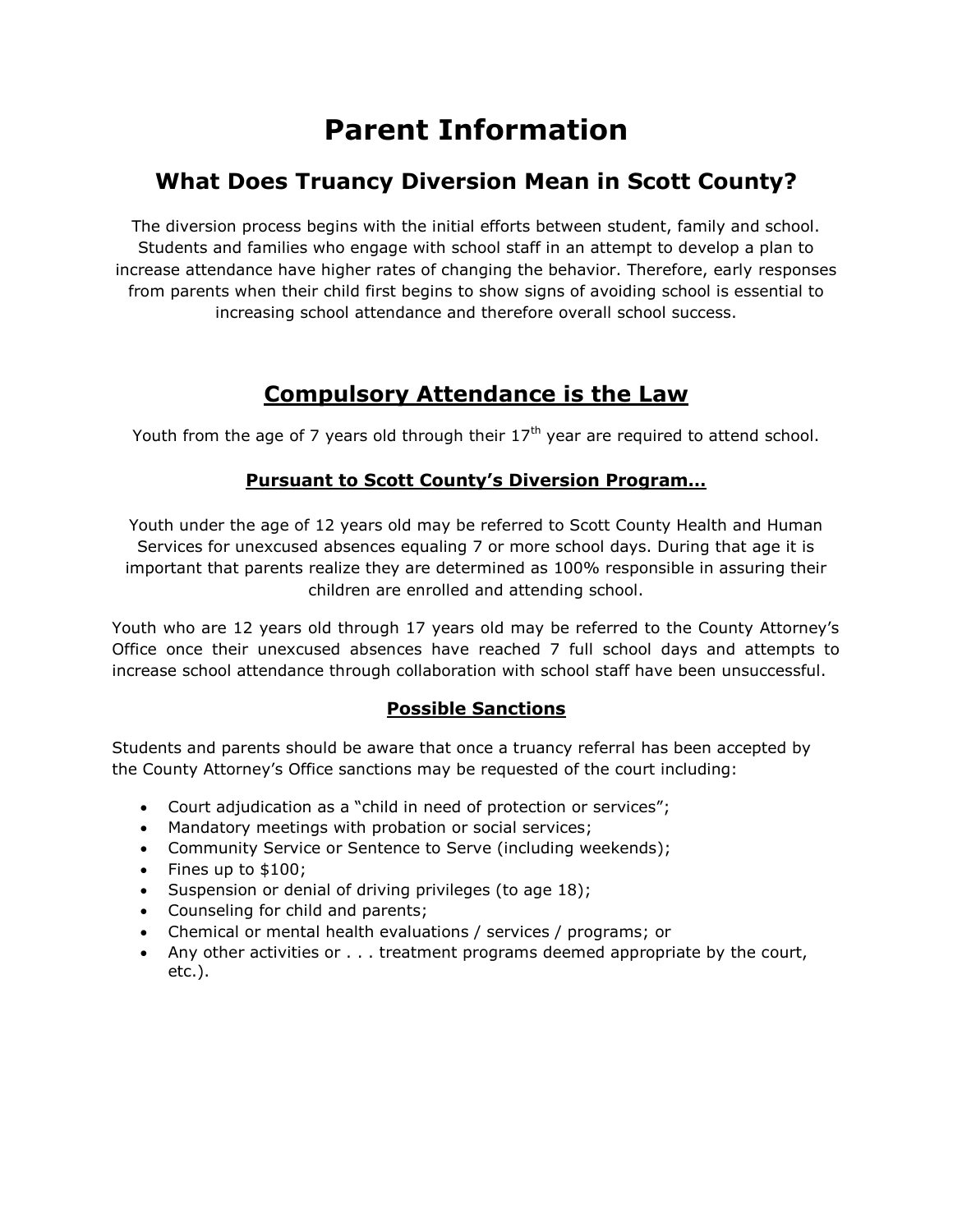#### **Hope for Students and Families**

Many times students missing school is a symptom of a greater challenge the student or family is going through. There are many reasons, which may include: unmet physical health, mental health or chemical health needs, feelings of not belonging to the community or school, financial hardship, unstable housing, conflicted relationships within family, community, school or special education needs.

Many times by addressing the above concerns, the student's attendance will increase, leading to greater school success. Parents and students should reach out to school staff to discuss the concerns and work on making specific step by step plans that include positive interventions balanced with appropriate consequences. This would support the student's success in changing school attendance patterns.

What parents can do:

- 1) Talk to your child about the importance of school and make it clear that the expectation is to attend school every day. Be honest with the school when your child is skipping school. Making excuses for your child's absence will not help to increase their attendance and may actually lead to the child missing more and more and therefore fall further behind and disconnected from school.
- 2) Connect your child with services if problems interfere with school attendance.
- 3) Discuss with your child their hopes for the future. It is hard for a youth to feel that school is important to their future if they cannot relate how that attendance may help them achieve their goals.
- 4) Talk to the school about ways to increase your child's feeling of belonging, whether through groups, sports or activities. Schools often have scholarships to help students who otherwise would not be able to afford to participate.
- 5) Take time at night to check in with your child regarding homework and any questions they may have. Students have a hard time wanting to go to school the next day if they were unable to complete their homework for fear of negative consequences. Schools may offer opportunities before or after school for homework assistance if that would benefit the student. Getting your child involved in a support like this earlier rather than later would be helpful in keeping them from falling too far behind and avoiding school due to feeling confused and behind in classes.
- 6) Remove incentives or possible reinforcements a student may feel to skip school. Remove access to gaming systems, television and cell phones during the school day. Staying home from school should not be more enjoyable than attending school. If your child skips school do not allow him/her access to friends in the evening. If the child wants to spend time with friends, visiting with them at school is a great way to accomplish this.
- 7) Let your child know how proud you are of them when they do attend school and remove the word "but" when you do so. Many times, as parents it is hard in our frustration not to compare our children's good decisions against times they did not follow expectations. When giving praise to them leave it at that and let your child feel the pride in having made a good choice.